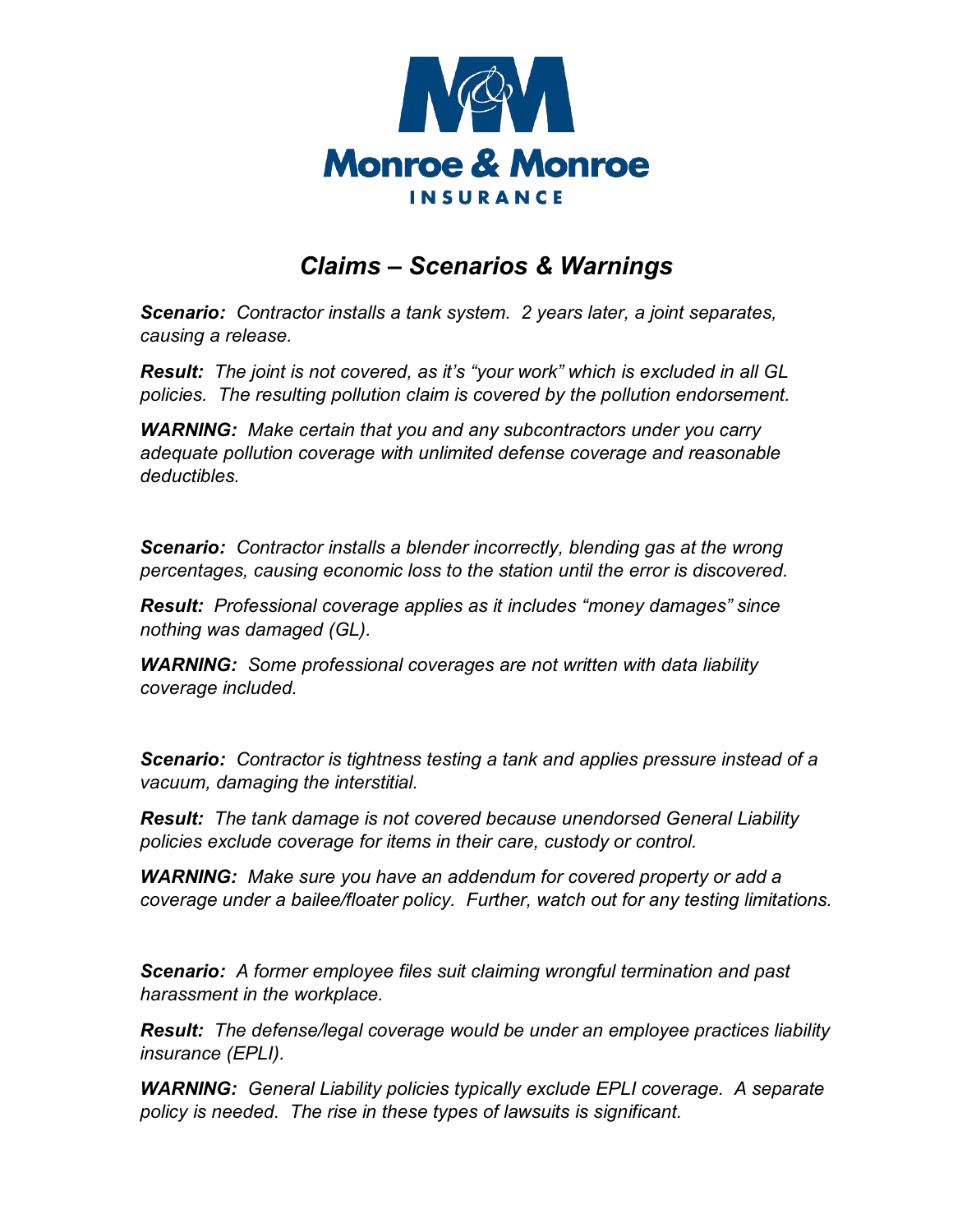*Scenario: Consultant hires an environmental driller and directs him where to drill test holes. The driller's employee hits a power line with his boom and the employee is electrocuted. Workers Comp maxes out and the employee's estate sues the consultant as they cannot sue the driller. The consultant has a signed contract with the driller to indemnify and hold them harmless along with added them as an Additional Insured.* 

*Result: The driller's GL policy defends the consultant as per their contractual obligation because the policy carries no Action Over exclusion and the parties signed a proper contractual transfer.*

*WARNING: The absence of a contract could cause further lawsuits between parties not insured or at the very least angering a customer of yours. Always make sure contracts are in place to allow the insurance policies to work properly. Some GL policies exclude Action Over situations like this one. Be careful to know what type of policy you have!* 

*Scenario: Contractor is working under a contract that stipulates penalties for not completing work by certain dates.* 

*Result: Penalties are not covered under a GL policy and are business risks.* 

*WARNING: GL policies do not cover breach of contract, warranties or workmanship.* 

*Scenario: A company admin who handles vendor payments is emailed by someone posing as her boss. The email gives instructions to make payment to a new vendor. The admin questions the direction but the fraudulent party follows up with further directions.* 

*Result: Two payments were made to the criminal party and never recovered.* 

*WARNING: Most unendorsed cyber policies do not cover social engineering fraud. Make sure your agent and you discuss this coverage addition.* 

*Scenario: Contractor has installed a tank and heavy rains cause it to float, causing damage to materials and increasing labor costs to repair the damage and start over.* 

*Result: The GL policy does not provide coverage for this "your work" situation.* 

*WARNING: An inland marine policy with water damage/flood coverage is needed for this scenario. These policies are hard to find with water coverage and the limits need review, as they can be too low if not addressed for your industry.*